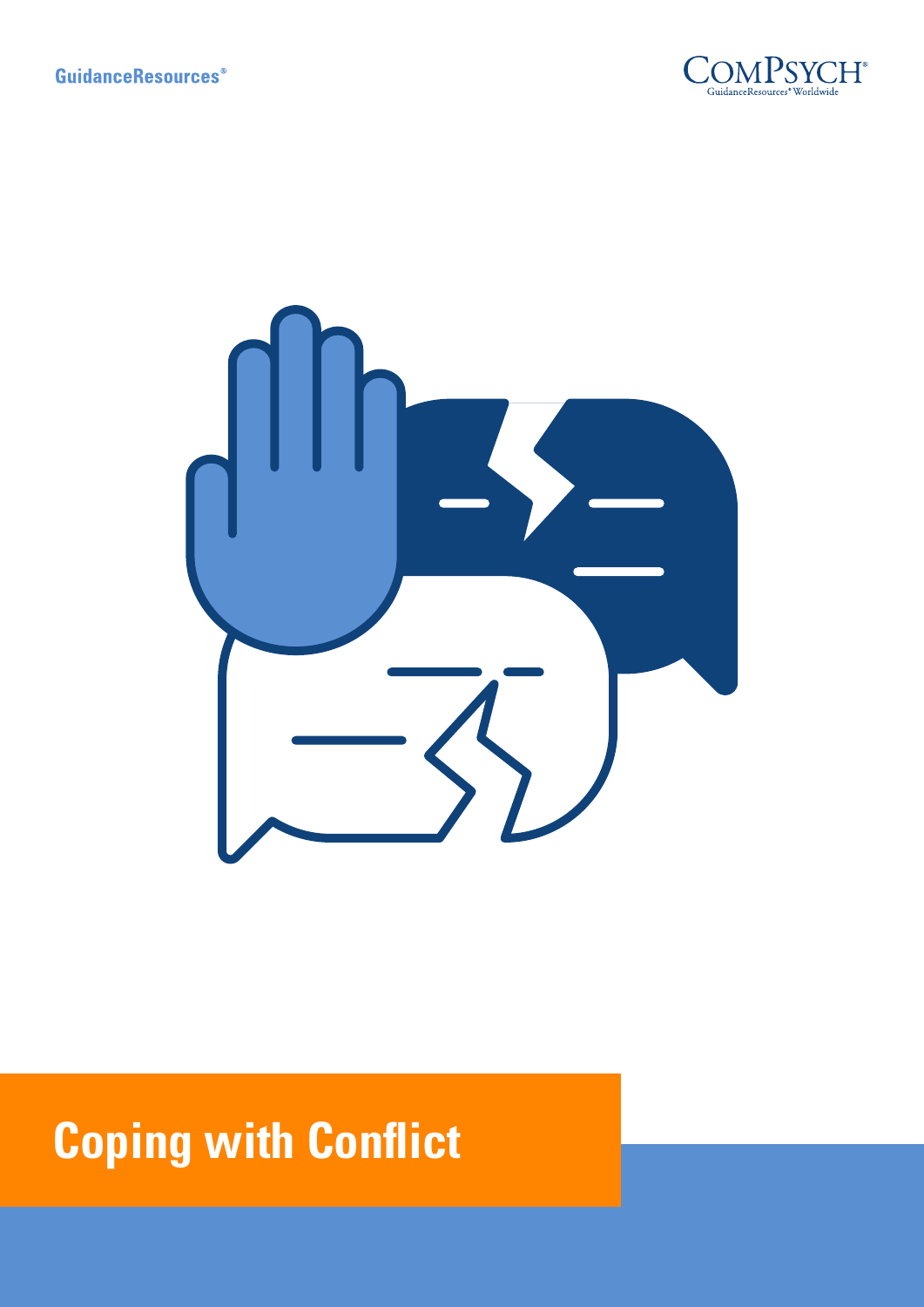# **Table of Contents Coping with Conflict**

- Dealing with the Effects of Social Upheaval
- •Coping with a Traumatic Event
- •When Anxiety Becomes a Problem
- •Workplace Resiliency in Response to Political Discord
- •Answering Questions Children Have About Tragedy
- Helping Children Cope with Trauma
- Talking to a Child During Uncertain Times
- •Coping with Grief
- Infographic: Coping with Stress and Anxiety
- Infographic: When Anxiety Becomes a Problem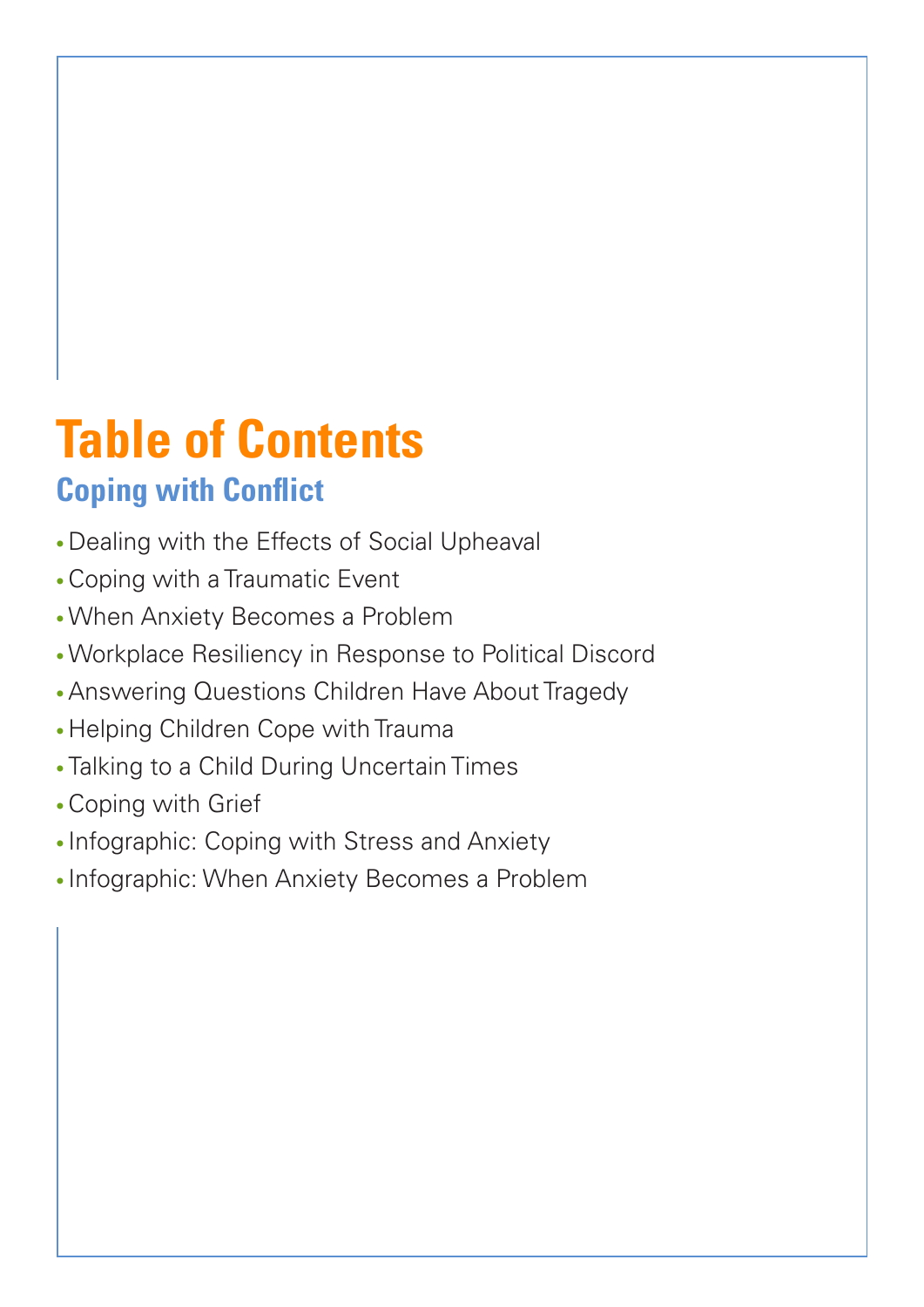

# **Dealing with the Effects of Social Upheaval**

Conflict, political uncertainty and the resulting social upheaval can lead to personal trauma. As a result, you and those you care about will likely experience emotional distress where feelings such as fear, anger and sadness can be overwhelming. You may find that your reactions interfere with your concentration and the normal demands of life. Taking a moment to consider how a recent tragedy has affected you can help you and those around you.

#### **Safety and Security Come First**

Make sure that you have checked in with family and friends who will be concerned about your safety. Are those in transit safe and situated? Are conferences and out-of-town work commitments still scheduled?

When you take up regular travel and work again, always think ahead about the possibility of danger in public, and plan how you and your family will stay safe. In large buildings and public areas, always know the location of stairwells and emergency exits. Understand the emergency evacuation procedures in the building where you work, and make sure your family members have done the same, including your children understanding their evacuation plan at school. Of course when travelling, you do not need to feel paranoid, but just be aware of your surroundings at all times. Always keep your luggage with you and reject any packages from strangers.

#### **Support Family, Friends and Co-workers**

Supporting family, friends and co-workers mostly means being a good listener. Listen with empathy and understanding to the other person's feelings.

Parents will be a source of support for their kids, managers to their staff, and family and friends to each other. Whether communicating with an adult or a child, acknowledge the awful reality and permit expression of feelings. When appropriate, try to put the catastrophe into perspective with reminders of how rare and unusual the traumatic events are and how the best law-enforcement, medical and diplomatic leaders in the world are vigorously attacking the crisis.

Be honest with yourself and those around you. You and your friends and family may be experiencing distress that interferes with your well-being and ability to cope with the normal demands of life. Review the list of common reactions below.

#### **Symptoms of Distress**

- 1. Emotional withdrawal from friends and family
- 2. Confusion, disorientation or an unusually short attention span
- 3. Diminished ability to solve problems
- 4. Interruption of normal eating or sleeping habits, or nightmares
- 5. An abrupt change in regular daily activities
- 6. Increased alcohol consumption
- 7. Changes in speech patterns
- 8. Antisocial acts

People in distress also sometimes experience heightened emotions of fear, guilt, anxiety, denial, depression and anger, as well as physical fatigue, chest pains, elevated blood pressure, rapid heart rate, sweating and tremors.

## **How to Cope**

First, understand that such reactions to distress are normal and will likely subside over time. People usually go through the predictable stages of coping with distress or grief: denial, anger, bargaining, depression and, finally, acceptance.

There are ways you can reduce the impact of these events on your health and well-being. To help the healing process along, consider the following information:

- **Take care of yourself.** You cannot help others if your own perspective is out of balance. A crisis leaves us all with less confidence and control, and it is all the more important to control what we can.
- **Get in touch with how you give meaning to life.** Draw on your spiritual faith and personal values to remind you of the larger perspective. Take a few minutes every day to reflect on the positive aspects of your life.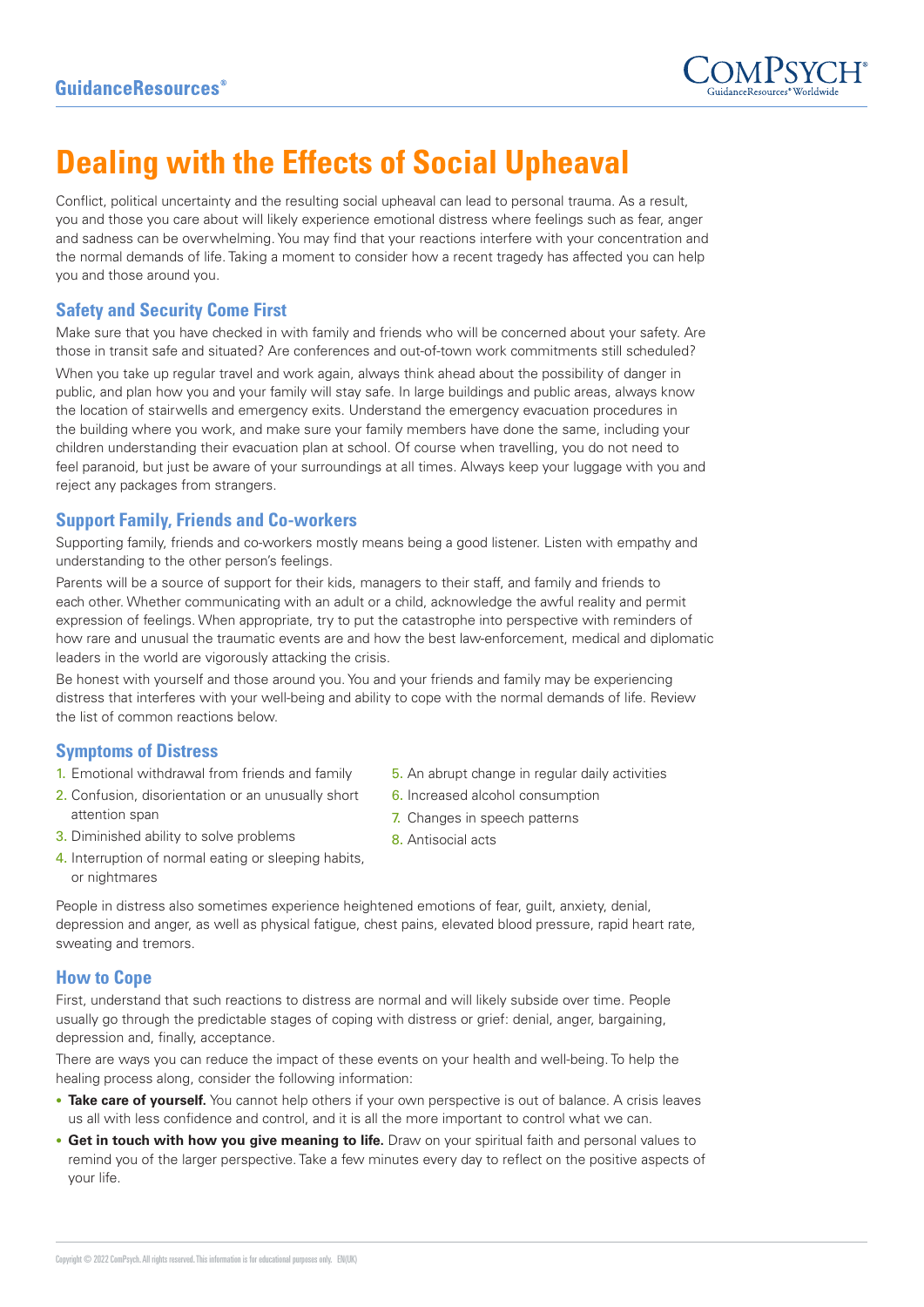

- **Understand that everything will not immediately go back to normal as it was before the traumatic events**, but look for the evidence that you are able to continue forward with life, work and love despite the distress.
- **Try to get back to eating regular meals.** Your body needs essential nutrients during stressful times, so not feeding it enough or overindulging in sweets or fats can throw your body off balance. If your body is off balance, your emotions may be too.
- **It is very important in stressful times to maintain healthy sleep patterns.** Try not to sleep too much or too little. Your energy level and emotional state could be adversely affected by changes in your sleep behaviour.
- **If you exercise, try to get back into your normal routine.** Because exercise patterns are linked directly to sleep patterns and caloric intake needs, getting your body back on track will improve your ability to cope with stress. In addition, chemicals released in the brain during exercise have been shown to relieve stress.
- **Reestablish your routines.** Try to find joy by taking part in productive activities and projects. If you participate in regular activities, like playing bridge, going dancing, talking walks or playing sports, try to pick up where you left off. Not only do these activities relieve stress and help you feel like life is back to normal, but the sense of community that you build may help you through difficult times.
- **Volunteer your time or donate to charity.** Whether you make this a one-time effort to do your part or decide to make it a regular activity, doing something good for your community is a great way to deal with stress and improve the quality of life for yourself and others.

The landscape of safety can become permanently altered by a tragedy. It shakes up all of us to some degree. The events are sobering and not to be sensationalised.

Rather, now is the time to assure safety, to support others and to take care of yourself. The coming days and weeks will provide numerous opportunities to memorialise and learn from a crisis.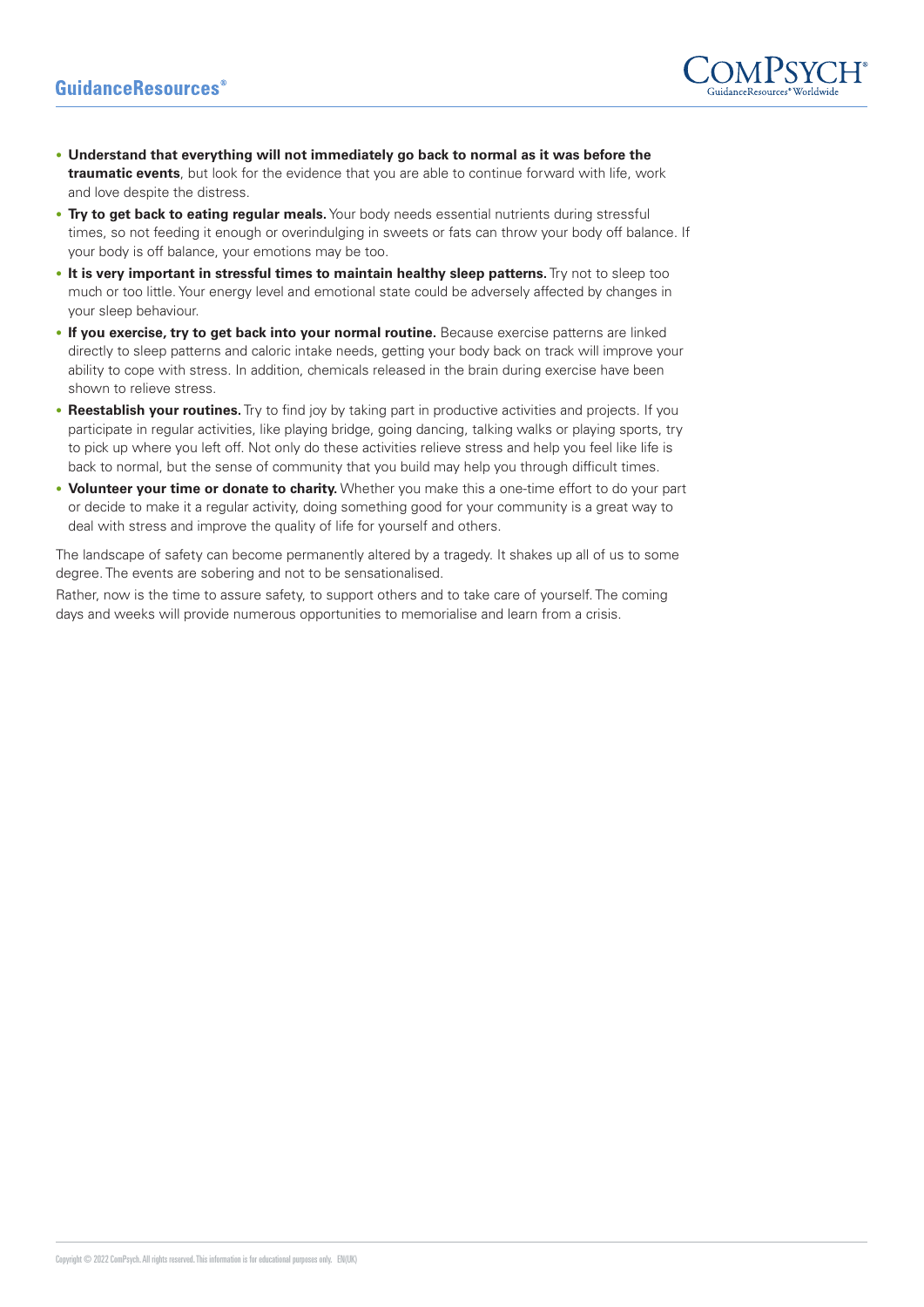

# **Coping with a Traumatic Event**

Most people have experienced traumatic and stressful events in their lives. These times are marked by a sense of horror, helplessness, serious injury or the threat of serious injury or death. Traumatic events affect survivors, rescue workers and the friends and relatives of victims who have been involved. They may also have an impact on people who have seen the event either firsthand or on television.

#### **Common Responses to Tragedy**

Emotional responses to traumatic events may vary. People may exhibit feelings of fear, grief and depression. Physical and behavioural responses include nausea, dizziness and changes in appetite and sleep pattern, as well as withdrawal from daily activities. Responses to trauma can last for weeks to months before people start to feel normal again.

Most people report feeling better within three months after a traumatic event. If the problems become worse or last longer than one month after the event, the person may be suffering from post-traumatic stress disorder.

### **Post-traumatic Stress Disorder**

Post-traumatic stress disorder (PTSD) is an intense physical and emotional response to thoughts and reminders of the event that lasts for many weeks or months after the traumatic event. The symptoms of PTSD fall into three broad types: reliving, avoidance and increased arousal.

- 1. Symptoms of reliving include flashbacks, nightmares and extreme emotional and physical reactions to reminders of the event. Emotional reactions can include feeling guilty, extreme fear of harm and the numbing of emotions. Physical reactions can include uncontrollable shaking, chills, heart palpitations and tension headaches.
- 2. Symptoms of avoidance include staying away from activities, places, thoughts or feelings related to the trauma or feeling estranged from others.
- 3. Symptoms of increased arousal include being overly alert or easily startled, difficulty sleeping, irritability, outbursts of anger and lack of concentration.

Other symptoms linked with PTSD include panic attacks, depression, suicidal thoughts and feelings, drug abuse, feelings of being isolated and not being able to complete daily tasks.

## **Ways to Cope with Tragedy**

There are many things you can do to cope with traumatic events:

- Understand that your symptoms may be normal, especially right after the trauma.
- Keep to your usual routine.
- Take the time to resolve day-to-day conflicts so they do not add to your stress.
- Do not shy away from situations, people and places that remind you of the trauma.
- Find ways to relax and be kind to yourself.
- There are also things you can do to help your child:
- Let your child know that it is okay to feel upset when Encourage your child to express feelings and something bad or scary happens.
- Turn to family, friends and clergy for support. Talk about your experiences and feelings with them.
- Participate in leisure and recreational activities.
- Recognise that you cannot control everything.
- Recognise the need for trained help, and call a local mental health centre.
- thoughts, without making judgments.
- Return to daily routines.

#### **When to Contact a Doctor about PTSD**

About half of those with PTSD recover within three months without treatment. Sometimes symptoms do not go away or they last for more than three months. This may happen because of the severity of the event, direct exposure to the traumatic event, seriousness of the threat to life, the number of times an event happened, a history of past trauma, and psychological problems before the event.

You may need to consider seeking professional help if your symptoms affect your relationship with your family and friends, or affect your job. If you suspect that you or someone you know has PTSD, talk with a health care provider or call your local mental health clinic.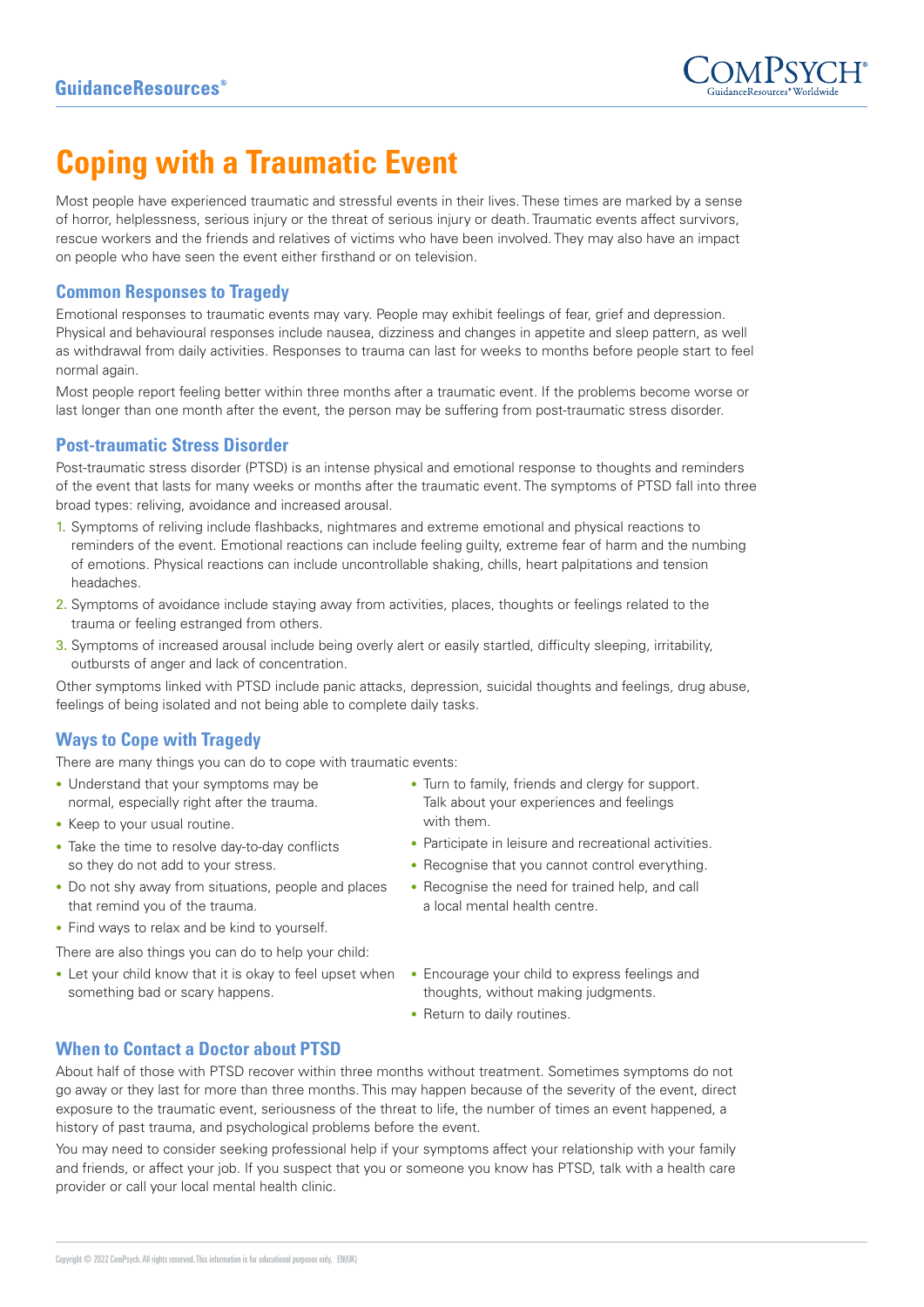

# **When Anxiety Becomes a Problem**

Everyone experiences stress and anxiety to some degree. If you find yourself in a constant state of worry and continually unable to relax, you may be experiencing generalised anxiety disorder. Thankfully, there are several treatment options to help you keep your anxiety from interfering with your enjoyment of life. If you suspect that you have an anxiety disorder, seek professional help, and educate yourself on the condition.

# **Understanding Generalised Anxiety Disorder**

Each of us has normal, everyday fears and concerns that we can usually manage or resolve. Generalised anxiety disorder (GAD), however, is manifested by chronic, exaggerated worries that usually are provoked by no apparent cause or other illness. Though these persistent fears are typically irrational, the individual often expects the worst to happen, such as a deadly crash, a family disaster, a sudden sickness or financial ruin.

Unlike many people with other anxiety disorders, like phobias, people with GAD usually do not avoid frightening objects or situations. They are able to function and maintain relationships. Yet the constant worries and sense of dread they experience often limit their ability to experience life to the fullest. The unresolved anxiety also can trigger a variety of health problems and symptoms, including:

- Nervousness
- Trembling
- Twitching • Sweating
- Irritability
- Difficulty concentrating • Shortness of breath
- Muscle tension
- Lightheadedness
- Indigestion and abdominal pain
- Difficulty falling or remaining asleep

Though researchers do not know exactly what triggers GAD, they believe it probably is caused by a combination of stressful life events and biological factors. Other disorders may be present in addition to GAD, such as panic disorder or depression. In general, the onset of GAD is gradual and often begins in childhood. Symptoms have a tendency to decrease with age.

If you have worried excessively about a variety of problems over six months or longer, you may have GAD. Do not be afraid to seek help. A therapist can talk to you about what you are experiencing and put you in touch with support resources and a specialist who can help treat the disorder.

## **Treatment**

There are several treatment options that your physician and a therapist can coordinate. Your involvement in treatment will require patience and diligence. Anxieties take time to resolve. The more you learn about the condition and recognise your patterns of thought, the better chance you have of effectively managing GAD. Treatment includes:

- **Cognitive-behavioural therapy.** This therapy works with a combination of behavioural techniques like breathing and relaxation exercises that help you change the way you think about your anxiety.
- **Habituation exercises.** This approach can help individuals confront their fears and learn to diminish anxiety.
- **Systematic desensitization (also called exposure and response prevention).** These exercises help individuals overcome their GAD behaviours by exposing them to the frightening thoughts or situations.
- **Deep-breathing exercises and relaxation techniques.** These techniques, such as progressive muscle relaxation exercises which teach you to tense, hold, focus on and slowly release different muscle groups, help reduce the symptoms of anxiety.
- **Medication.** Your doctor or a psychiatrist can talk with you about medications that are used to control anxiety successfully.

Another widely used treatment method is traditional talk therapy: working with a therapist to resolve your fears and problems. A therapist may help you uncover the causes of your anxieties and suggest coping techniques.

In talk therapy, you learn to recognise how certain thoughts can provoke anxiety symptoms and how to change those thought patterns to decrease future anxiety episodes. Your therapist also may prescribe medication in combination with talk or behavioural therapy.

Your doctor also may suggest eliminating caffeine and alcohol from your diet. These drugs have been known to cause or increase anxiety.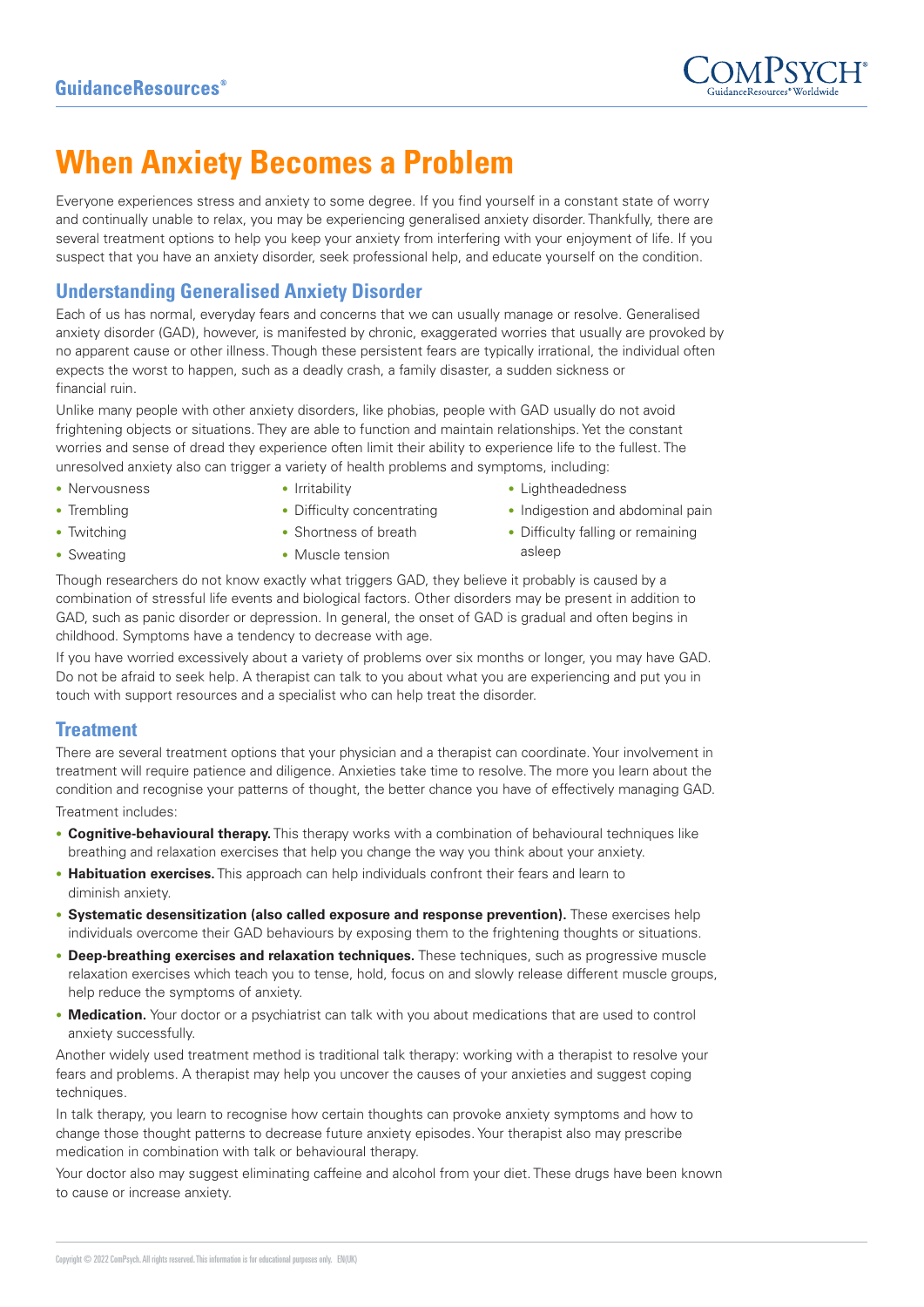

# **Anxiety Disorder Self-test**

Take this self-test, and talk to your doctor about the results. Answer yes or no to each question. Are you troubled by:

- Repeated, unexpected panic attacks during which you suddenly are overcome by intense fear or discomfort for no apparent reason?
- Persistent, intrusive thoughts, impulses or images that you cannot get out of your mind (such as a preoccupation with getting dirty, worry about the order of things or aggressive or sexual impulses)?
- A powerful and ongoing fear of social situations involving unfamiliar people?
- Excessive worrying, for six months or more, about a number of events or activities?
- Fear of places or situations where getting help or escaping might be difficult, such as in a crowd or on a bridge?
- Shortness of breath or a racing heart for no apparent reason?
- A persistent and unreasonable fear of an object or situation, such as flying, heights, animals, blood, etc.?
- Being unable to travel alone?
- Spending too much time each day doing things over and over again (e.g., handwashing or counting)?
- Having tense muscles or problems sleeping more often than not?
- Experiencing or witnessing a traumatic event that involved actual or threatened death or serious injury to yourself or a loved one (e.g., military combat, a serious car accident)?
- Your anxiety interfering with your daily life?

Do not let anxiety control you; learn to control it by seeking help and educating yourself on the topic. Get involved in an anxiety support group, and ask friends and family to help you identify any recurrence of irrational behaviours. When you feel anxiety coming on, attempt to rationalise your fears and relax. Try deep-breathing exercises, imagery techniques and meditation to calm down and get through the situation.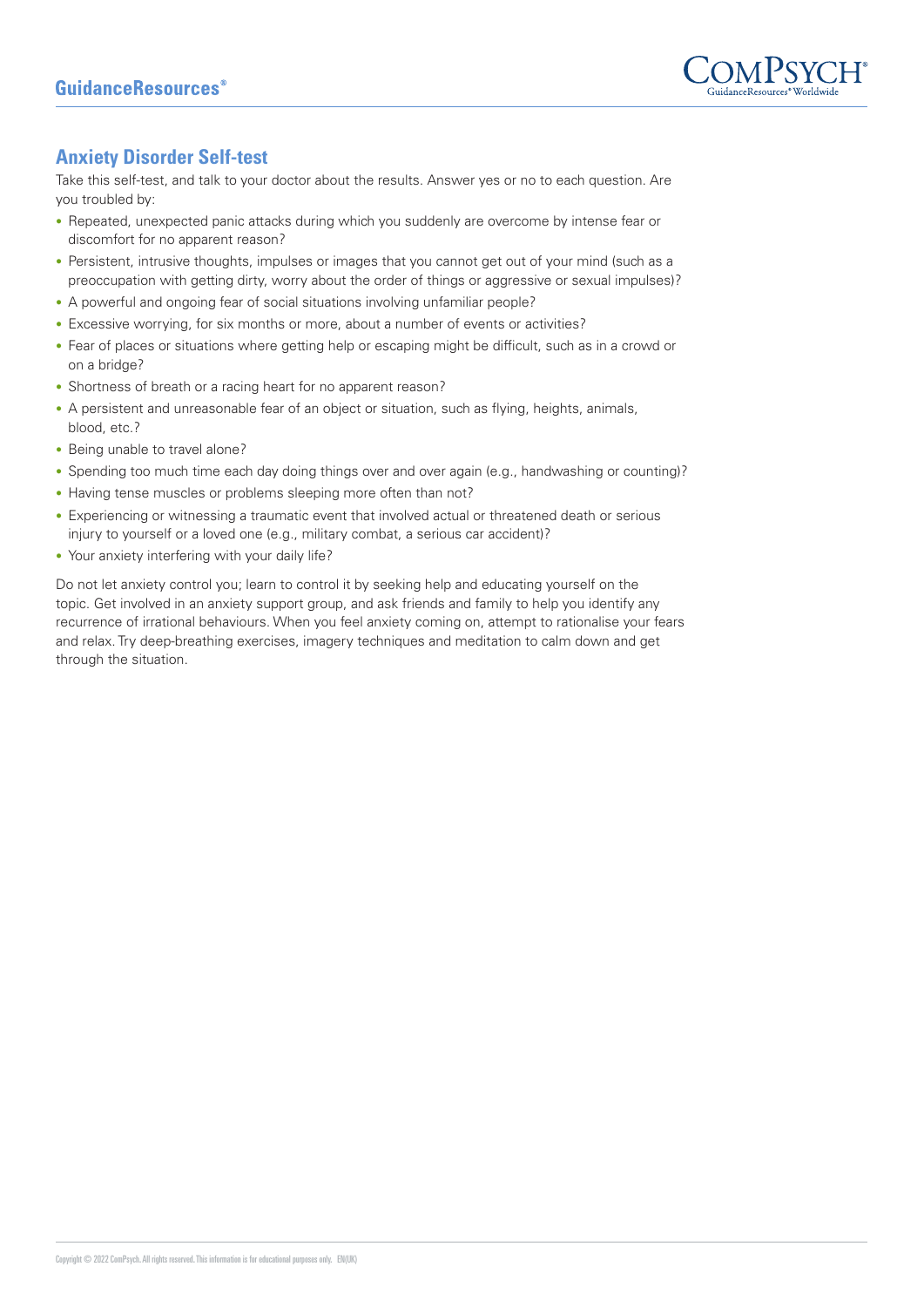

# **Workplace Resiliency in Response to Political Discord**

For organizations, change never ends; that is the one constant we can all agree on. While an organization is constantly changing on the inside, it is even more prominent for events on the outside to directly affect the employees. Such events range from natural disasters to political strife and can affect an employee directly at home. Regardless of how capable and in control we may feel, there will be times of unrest and anxiety at any workplace. Of the many factors that go into weathering such challenges, whether personal or business-related, the most important may be resiliency. Resilience is the measure of our ability to welcome challenges, overcome adversity and get back on track to achieving our goals. With that in mind, here is some information on resilience amid changing times.

## **What is resilience?**

Resilience is more than coping; it's about confronting crises and difficult situations without getting overwhelmed by them. Resilient people are better able to handle life's stressors and to adapt to changing situations. Being resilient can help protect you from depression, stress and anxiety, too.

Some of the characteristics of resilient people include:

- Strong relationships
- Self-motivation
- A positive view of yourself and confidence in your strengths and abilities
- Skills in communication and problem solving
- Self-awareness
- Emotional control

### **Resiliency in the Workplace**

Today we are living in an environment of constant change. This change is creating a lot of stress. An escalating trend of anxiety, anger and negative impact on individuals has resulted. Having a degree of resiliency can help. Resilience means controlling your ego, not panicking in the face of a setback, and having the patience and ability to stay focused on long-term goals. Resilience can help you weather storms, remain steady and make rational decisions instead of being driven by emotion.

## **Political Discord and Stress**

Everyone is affected by political discord, it doesn't matter which side you are on. Such tension can affect every aspect of a person's life from relationships, health and work. At times, tension can surmount to a point where people feel anxious and stressed about the situation. While current political tension can be stressful, there are things you can do to cope with this challenging environment:

- **Find a healthy balance.** Your work is important, but it's unhealthy for you mentally, physically and socially if you live, breathe and sleep your job. Get off the rollercoaster and away from the stress and uncertainty by surrounding yourself with friends and family and finding positive outlets to spend your free time.
- **Be positive.** There is only so much you can control. How you feel about your situation is one of those things. Look for the silver lining and practice positive self-affirmations—it can change your mood and outlook on life.
- **Look for the grey.** Even though it may seem so, not everything is "yes" or "no", left or right, or gain and loss. It can be a far less stressful place.

## **How to Manage Anger and Stress**

When facing change, it's fairly common for those in the workplace today to feel anger and stress. It's important, however, to remember that allowing such emotions to run you leads to mental, physical and social consequences. If anger is getting the best of you, there are a number of steps you can take to manage it in a healthier way:

- **Relax and calm down.** Take deep breaths. Count to 10 and let the tension escape from your body. Try relaxation techniques such as meditation, yoga and progressive muscle relaxation.
- **Remove yourself from the environment.** If a person or situation is causing you to feel extremely angry, or if you feel that you cannot talk about your emotions or express your anger positively, excuse yourself and walk away. Contact us anytime for confidential assistance.
- **Identify the source.** What exactly is making you angry? When you recognise the cause, approach it in a positive, productive way.
- **Think before taking action.** Carefully consider the consequences of your response. Will you regret saying what is on your mind? Is there a better way to express your anger than the first impulse that came to you? Do not overreact. Avoid making assumptions or guesses; know the facts before you speak out about someone or something.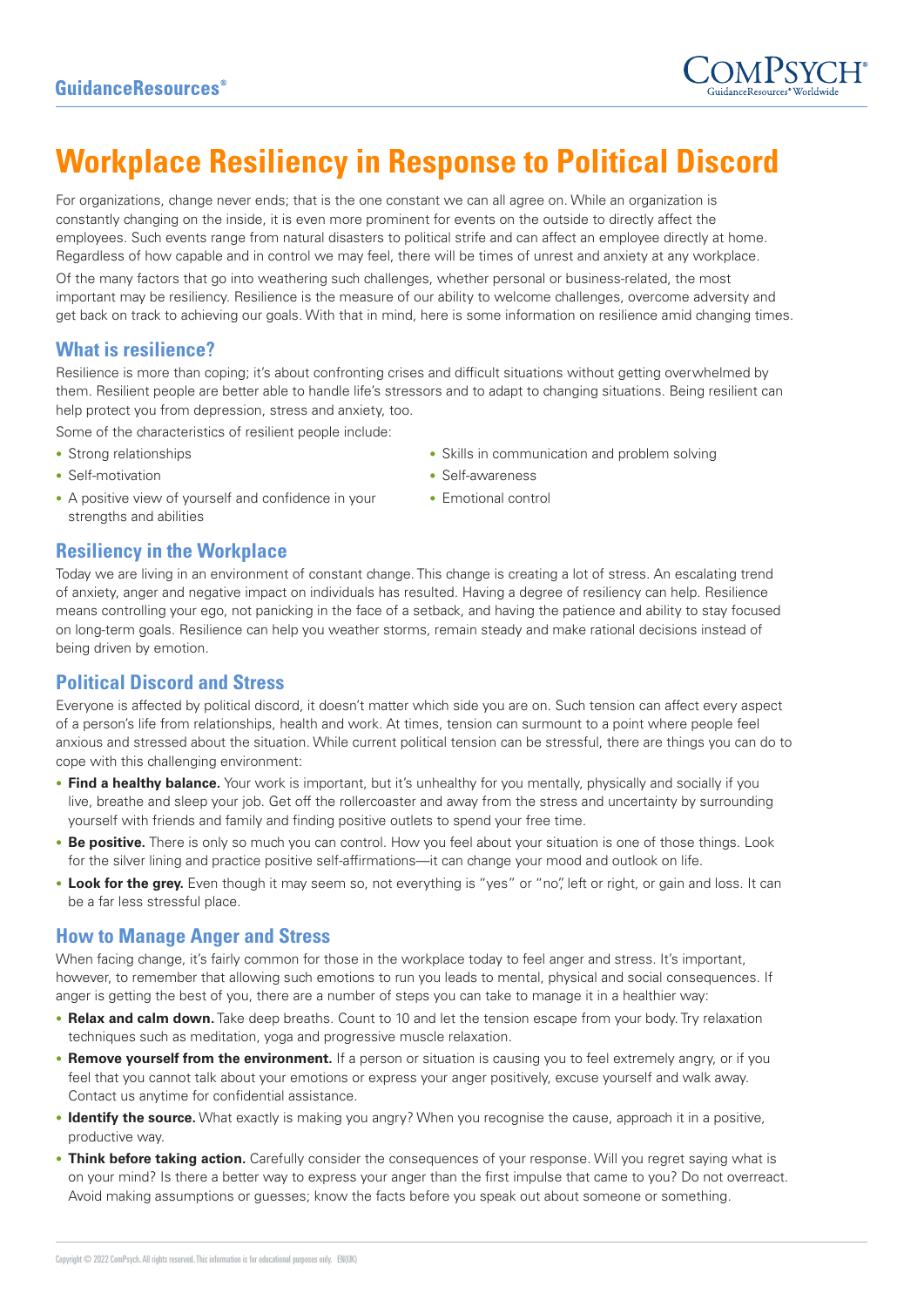# **GuidanceResources**<sup>®</sup>



- **Assert yourself appropriately.** If you feel strongly about something, do not hold back from saying what is on your mind. Let the other person know what you want. Be clear and direct in your message.
- **Divert your attention.** If there is nothing you can do to change the situation, think of something else. Focus on a pleasant thought, an upcoming holiday or a happy memory.
- **Find humour in the situation.** When appropriate, learn to laugh at life and conflicts with others.
- **Be patient.** Try to be tolerant and empathetic of others. Attempt to understand their situations and behaviours.
- **Find a substitute outlet for anger.** Instead of acting on an aggressive urge, find a creative outlet for your energy.
- **Start an exercise program.** Take up a physically challenging new sport like kickboxing.
- **Exercise.** Nothing relieves stress better than exercise.
- **Get advice from others.** If you simply do not know how to deal with an angry feeling or situation, ask friends or family for suggestions on how they got through similar situations.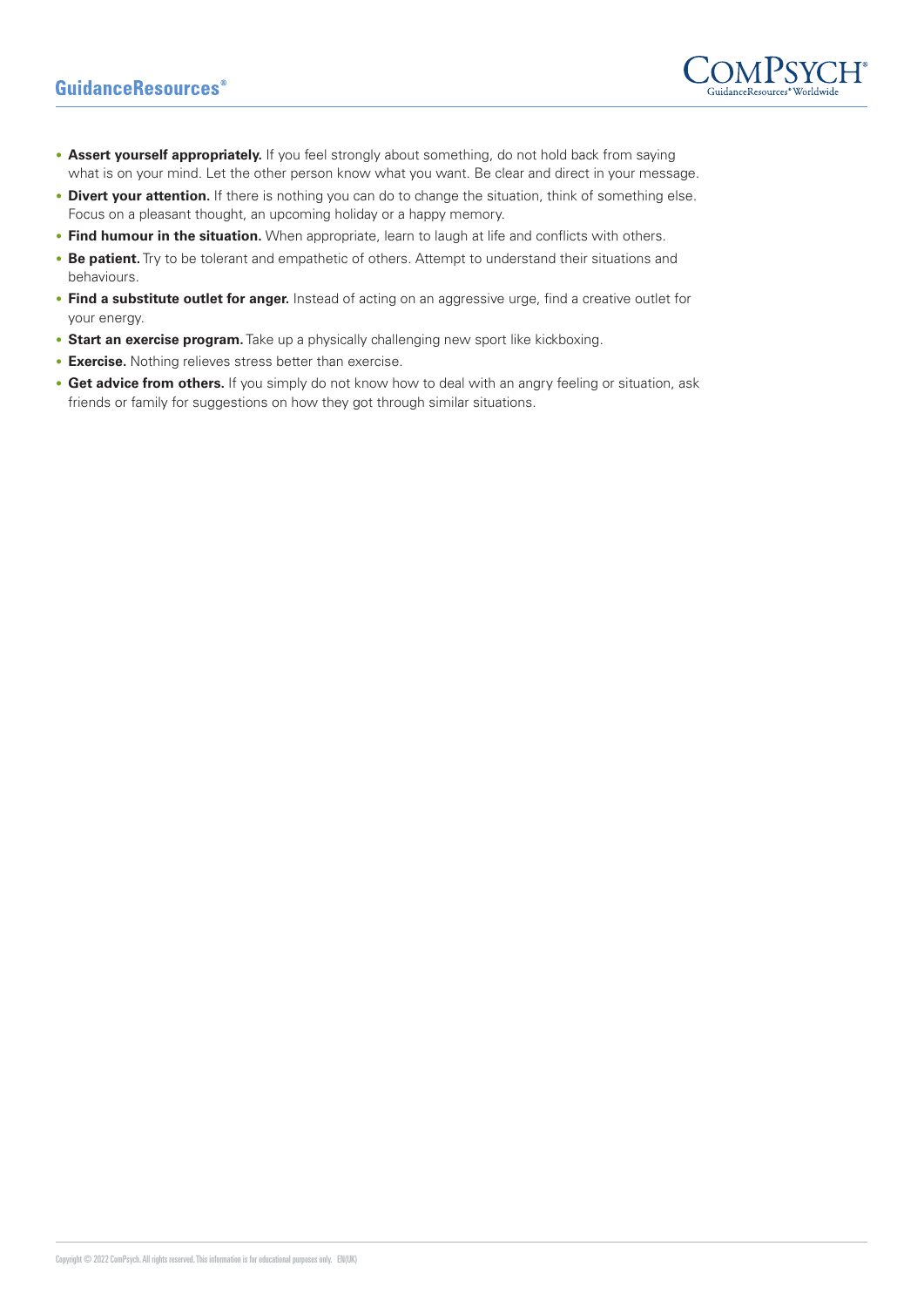

# **Answering Questions Children Have About Tragedy**

Children often have numerous questions during times of crisis. The information below explores some of the questions that parents and teachers frequently ask about ways to discuss violence and tragedies with children.

#### **How do I deal with the different emotions that children may have about tragic and violent issues?**

It is natural and healthy for children to experience a wide range of emotions about any particular tragedy. Some children will be sad, anxious and even fearful for their own families' safety, others will be confused about how to make sense of the events and others will have little reaction. Some will respond with excitement and anticipation, while others will have a mix of emotions: fear, sorrow and worry, for example.

Deep feelings are not atypical for children trying to come to terms with death and suffering and the reasons that people resort to violence. It is our role as adults to help them explore these feelings.

The feelings children have will generally be attached to the developmental issues that are most pressing for them. For early elementary-school children it will usually be issues of separation and safety. For older elementary- and middle-school children it will be issues of fairness and care for others. For adolescents it will often involve the ethical dilemmas posed by the situation.

Listening closely and discerning what some underlying issues might be will help your responses be more productive. In some areas, such as concerns for personal safety, we can provide reassurance, while in other areas our role should be that of a listener. Listening in and of itself can be reassuring to children.

Bringing closure to discussions of feelings is sometimes difficult. Rather than trying to summarise or falsely reassure children, it is best to simply thank them for sharing so deeply and affirm how much they care about others and the world around them. You can express that it is this caring that makes you proud and gives you strength and hope.

#### **After I have listened to children's concerns, how do I respond?**

It is best not to jump in and tell children everything we think or know about the particular situation, even after we have heard what is on their minds. Nevertheless, there are a number of helpful responses we can make. Whatever our response, it is important that we provide reassurance to the children we care about. First, we can respond to the obvious items of misinformation that they have picked up and help them distinguish fantasy from reality. We can also answer children's direct questions in simple and straightforward terms. If you think there is more to the question than is first apparent, such as underlying confusion or unexpressed anxiety, ask for an explanation of where the question came from and then listen carefully. Keep your responses brief and simple. Follow the lead of children's questions and give no more information than is asked for. Going off on one's own tangent is an easy trap for adults to fall into when answering a child's questions.

The answers to some questions that children ask are not clear and straightforward. When children ask such questions as, "Why did people do this?" we can explain that some people think one way about it and others think another. It is important for children to hear that there are differences of opinion and different ways of seeing the conflict. Finally, we can give our children the opportunity to continue to explore their questions and to learn from this conflict.

For older children and adolescents, many crises raise important issues about the ethics of violence, the ways conflicts are best resolved and insuring school security. For adolescents concerned about their own potential involvement, it raises questions about their own options and choices. These are important issues for young people to talk about and think through with adults they trust.

At the same time, young people can derive hope by learning about conflict resolution and developing concrete skills in resolving conflict nonviolently. This is an opportunity for them to explore alternative means of resolving conflicts and ways that, even when a conflict becomes violent, people continue to work toward its resolution. In addition, it would be valuable for them to think about how they may pursue a constructive response that promotes peace and security in their schools and neighbourhoods.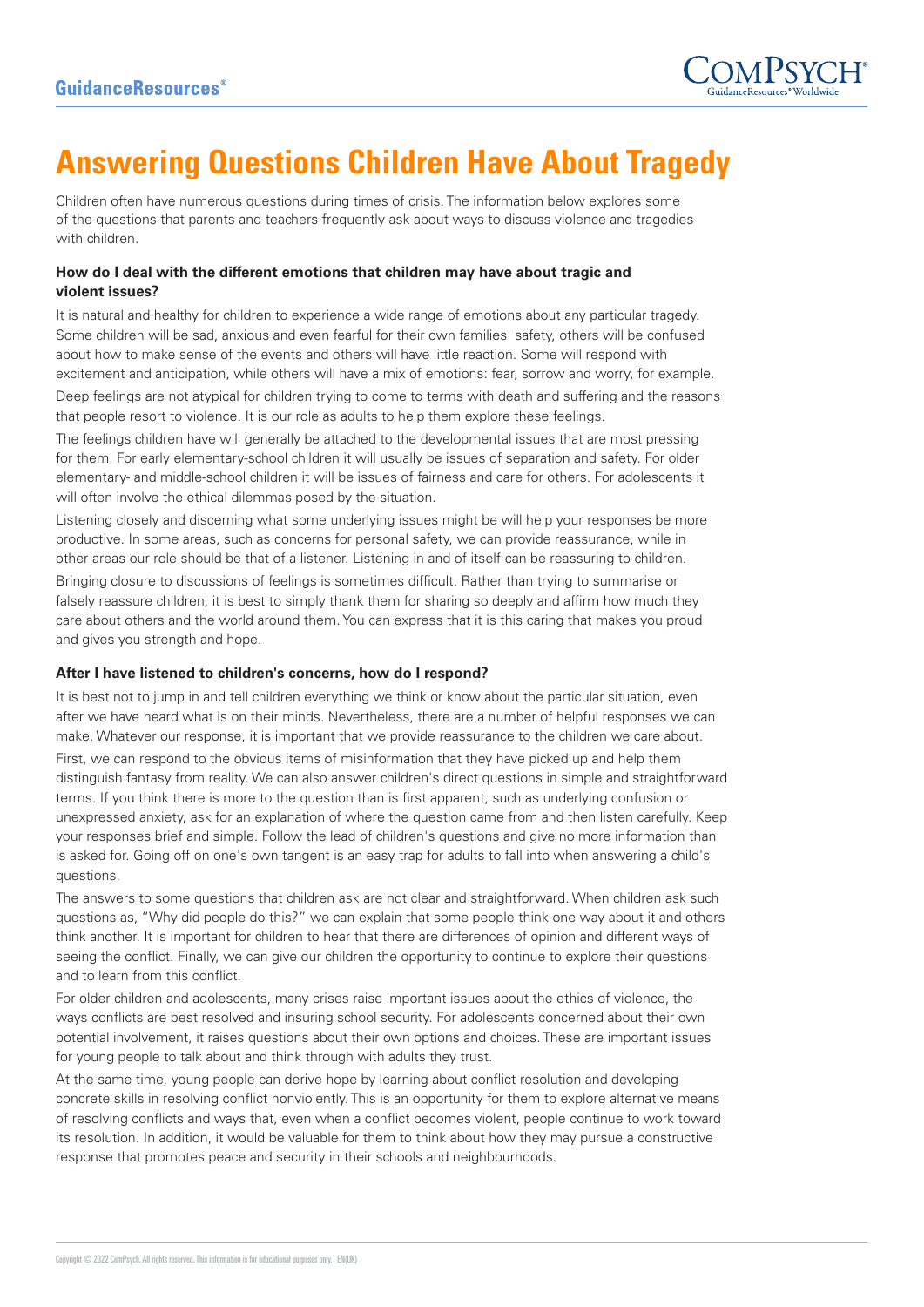

#### **Should I share my beliefs with children?**

Because the opinions of adults in a child's life carry such weight (especially with younger children), we recommend that you focus on what the child is thinking and feeling. Stating an opinion, especially in the early stages of discussion, can block open communication by preventing children who hold different opinions from openly sharing and discussing them for fear of disapproval. Since most older children are aware of their parents' opinions anyway, it is perhaps more important to help children to think critically about many points of view and arrive at their own well thought-out conclusions.

However, it is important to communicate to children the value of hearing other points of view and respecting the people who hold them. Helping children understand that the issue of violence, for example, is a complex one allows them to feel that their opinions can make a contribution to our understanding of the issue.

We recommend that you stress the importance of their examining a variety of points of view, as well as your own, and their learning to appreciate what each has to offer.

Difference of opinion can be very healthy, and something from which both adults and children can learn. Often, however, these differences degenerate into unproductive arguments where both the adult and child become entrenched even more in their positions. Constructive dialogue begins with a good deal of listening and a sincere effort to understand what the other person is saying and why he or she sees it as valid. It is important to avoid statements that categorically diminish the adolescent's opinions such as "When you grow up you will understand that" or "You don't know what you're talking about." Instead, restate what the child has said to make sure you understand it. Listen carefully to the child's point of view, and ask questions to help him or her clarify it. Rather than countering those statements with which you disagree, ask questions that can help you understand the child's perspective.

There are respectful ways of disagreeing that you can model by stating your disagreements in the form of, "I experience things differently. I think that . . ." rather than telling the child that he or she is wrong. The goal, after all, is not to dictate opinions to children, but rather to help them make their own reasoned decisions about controversial issues. Finally, help your child understand that a person's opinions can change and that a decision reached today might be different tomorrow with the addition of new ideas and information.

#### **How can I talk with children if I feel that my own grasp of the facts and issues is inadequate?**

Fortunately, we do not need to be experts in order to listen to children. The questions of very young children seldom require complicated technical answers.

When older children ask for information we do not have, it is fine to say something like, "That's an interesting question, and I don't know the answer. Let's find out together." The process of figuring out where to get the information and going through the steps to obtain it can be a powerfully reassuring experience for children, especially when a trusted adult participates with them. In a small but significant way, this experience can demonstrate for young people that there are orderly ways to go about solving problems and that the world is not beyond our understanding. If a child's questions do not lend themselves to this kind of research process, it is equally effective to say something like, "I don't know the answer to that, and I'm not sure anyone does. I do know, however, that many good thinkers throughout the world are working hard to understand this issue."

#### **How can I reassure and comfort children when I honestly do not feel hopeful myself?**

On one hand, it is certainly appropriate for adults to acknowledge that they, too, are concerned about the state of the world. On the other hand, we must not impose our feelings on children. If you really believe that your own concerns may be overwhelming to the children in your life, then you might seek out an adult support system for yourself. This might be a group of other adults with similar feelings who need to share and discuss their concerns and questions. If a support group is not practical, then you might find a competent, caring individual to talk with to sort out your feelings. It then becomes easier to offer genuine help to children.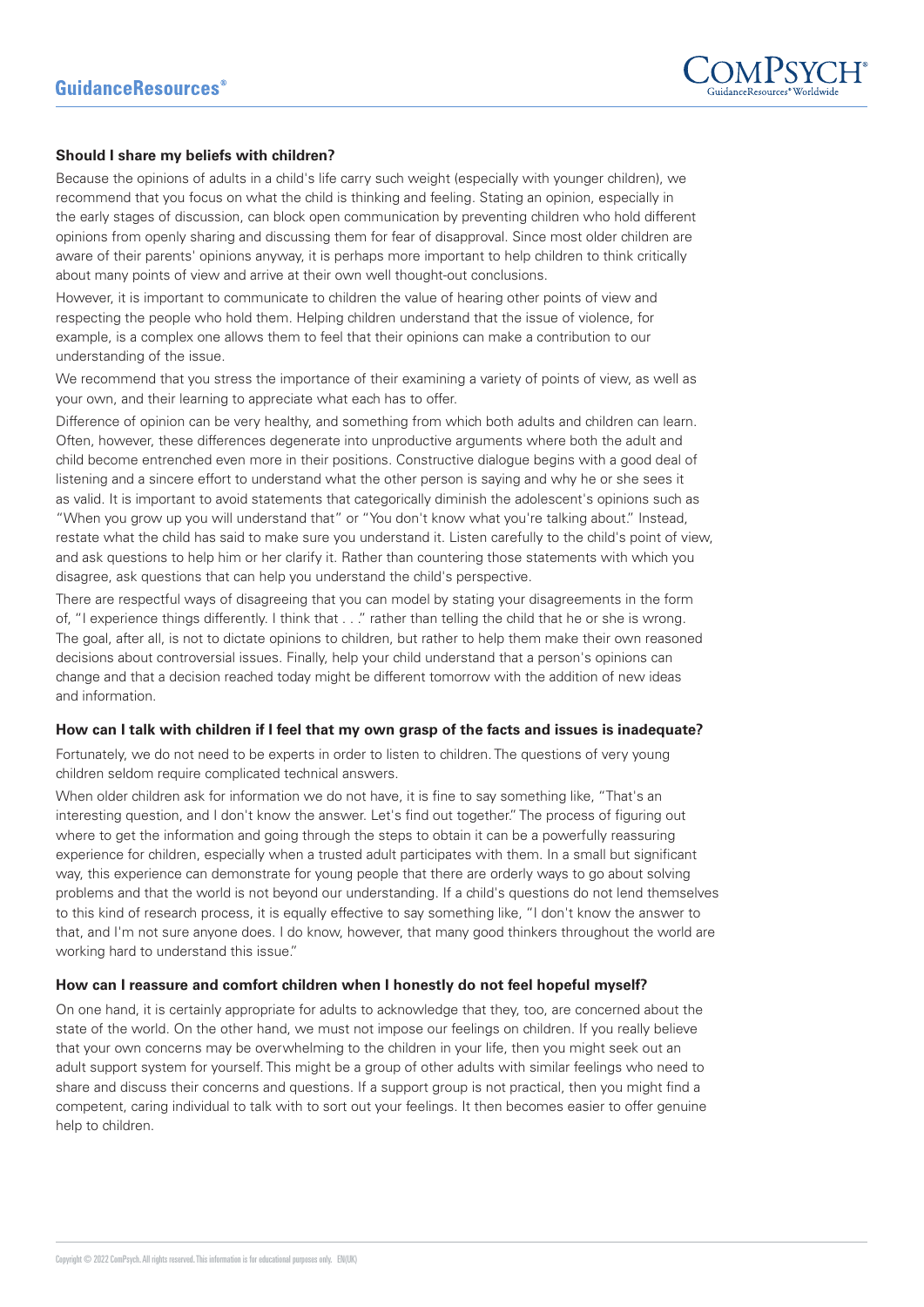

#### **What can I say that is both comforting and reassuring?**

Just by listening to children you are providing reassurance. By your ability to hear calmly even their wildest concerns, you communicate that their fears are not too frightening to deal with. By trying to understand children, you communicate that their feelings are neither abnormal nor silly, and you communicate the reassurance that they do not have to be alone with their concerns.

You can also help children find a way to step out of their position of powerlessness. You can tell them honestly that their concerns are quite healthy because people's concern is the first step toward doing something to make the world safer and that the most effective antidote to anxiety, fear or powerlessness is action. Engage them in a conversation about the way in which their school is working to make it a more peaceful place and explore ways in which they might be an active part of the effort to create a peaceful community in their school, home and neighbourhood.

Contributed by Educators for Social Responsibility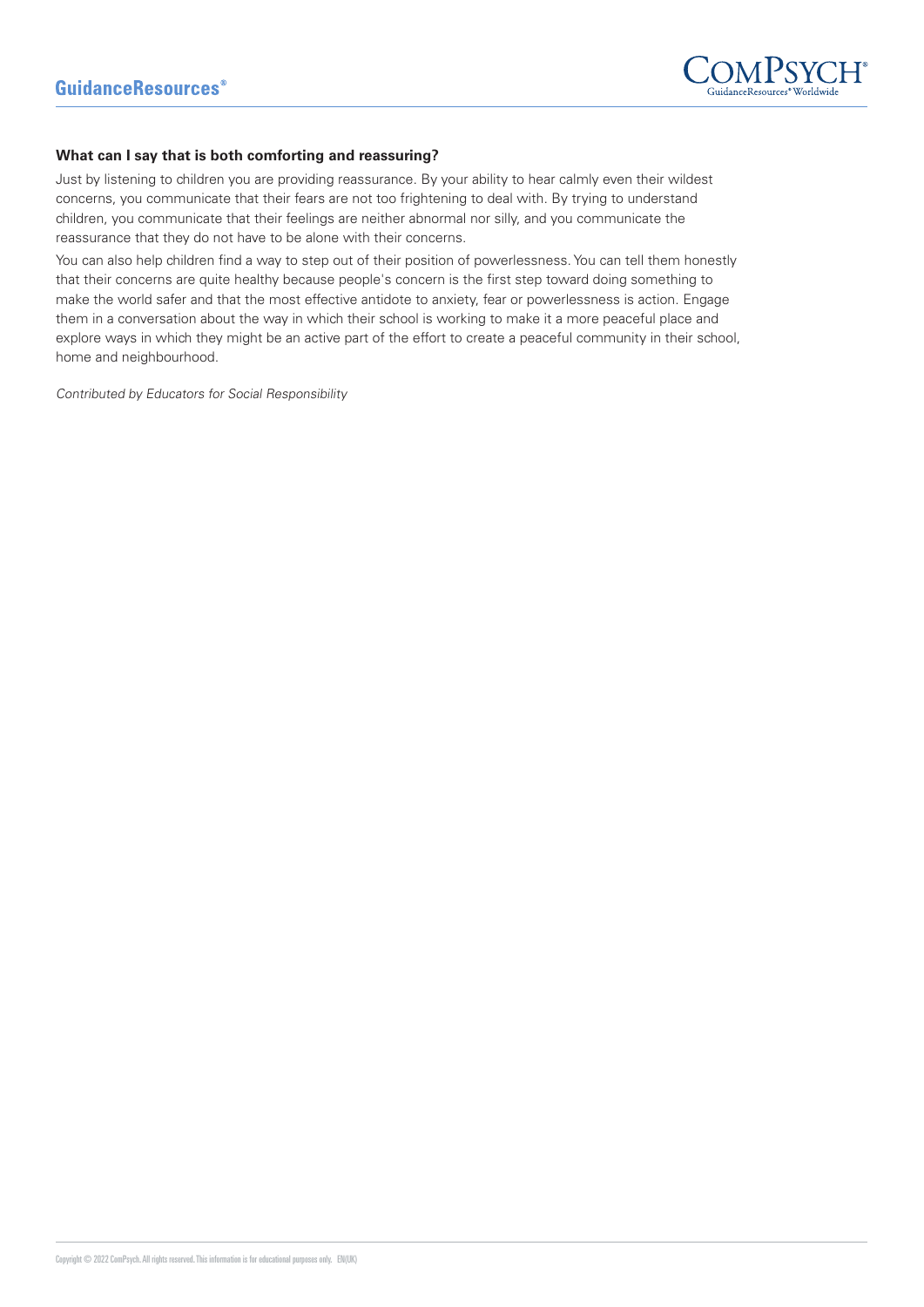

# **Helping Children Cope with Trauma**

Violent acts have two consequences. First, they physically harm people and damage property. Secondly, they cause trauma in survivors of these events. Trauma is harm to a person's body or mind.

Children are very sensitive to upsetting events, and often struggle to make sense of trauma. They may have emotional reactions, or they may hurt deeply. Children also often have a difficult time recovering from frightening experiences.

Parents and family members play important roles in helping children who experience violence or disaster cope with the trauma caused by the event. They should help protect children from further trauma, and find appropriate medical care and counselling. They can also help young people avoid or overcome emotional problems that can result from trauma.

## **What is trauma?**

There are two types of trauma—physical and mental. Physical trauma includes the body's response to serious injury and threat. Mental trauma includes frightening thoughts and painful feelings. They are the mind's response to serious injury. Mental trauma can produce strong feelings. It can also produce extreme behaviours such as intense fear or helplessness, withdrawal or detachment, lack of concentration, irritability, sleep disturbance, aggression, hyper vigilance (intensely watching for more distressing events) or flashbacks (sensing that the event is reoccurring). Fear could also be a response, including the fear that a loved one will be hurt or killed.

It is believed that more direct exposures to traumatic events causes greater harm. For instance, in a school shooting an injured student will probably be more severely affected emotionally than a student who was in another part of the building. However, second-hand exposure to violence can also be traumatic. This includes seeing or hearing about violence through news stories or newspaper photographs.

## **Helping Young Trauma Survivors**

Helping children affected by tragedy begins at the scene of the event. Most children recover within a few weeks, although some will need help for longer periods of time. Grief (a deep emotional response to loss) may take months or years to resolve. Grief may be re-experienced or worsened by news reports or the event's anniversary. Some children may need help from a mental health professional, while others may turn to religious leaders, community leaders, teachers, other adults and friends for assistance.

The first step in helping those affected by trauma is to identify the children who need assistance. The following may be signs that a child has been affected by trauma or a violent act:

- The child refuses to go places that remind them of the event
- The child seems emotionally numb
- The child shows little reaction to the event
- The child starts to behave dangerously or erratically

To help children cope with trauma, adults should:

- Attend to children
- Listen to what children say
- Accept/do not argue about their feelings
- Help them cope with the reality of their experiences
- Reduce effects of other potential sources of stress in their life
- Monitor the healing process over time
- Immediately address severe reactions to the experience
- Attend to sudden changes in behaviours, speech, language use and emotions
- Remind children that adults love and support them

## **How Parents and Family Can Help**

After violence or a disaster parents and family should:

- Identify and address their personal feelings
- Explain to children what happened
- Let children that know you love them, that the event was not their fault, that you will take care of them (but only if you can; be honest) and that it is okay for them to feel upset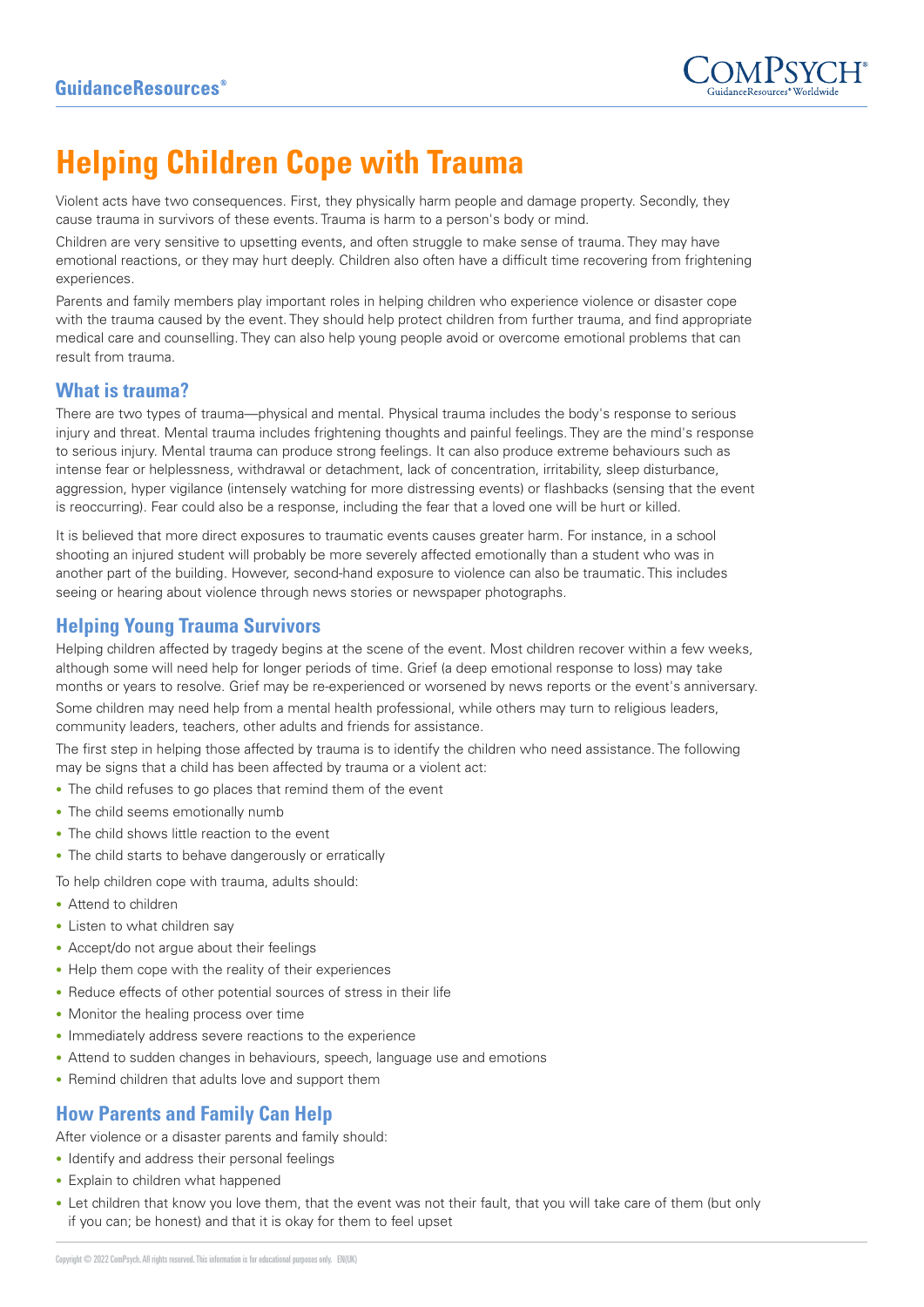# GuidanceResources®



- Allow children to cry and feel sadness
- Let children talk about feelings
- Let them write about feelings
- Let them draw pictures

Parents and other adults should not:

- Expect children to be brave or tough
- Make children discuss the event before they are ready
- Get angry if children show strong emotions
- Get upset if children begin bed-wetting, acting out or thumb-sucking
- Make promises they cannot keep

If children have trouble sleeping give them extra attention, let them sleep with a light on or let them sleep in your room (for a short time).

Try to keep normal routines for activities like going to sleep, eating dinner, watching TV, reading books, exercising and playing games. If you cannot keep old routines try to make new ones together.

Help children feel in control. Ways to do this include letting them choose meals, pick out their own clothes and letting them make decisions for themselves whenever possible.

# **How Children May React to Trauma**

Children's reactions to trauma can occur immediately after the event or appear much later. Reactions can differ in severity and cover a range of behaviours. People from different cultures may have their own ways of reacting.

One common response is loss of trust. Another is fear of the traumatic event occurring again. Some children are more vulnerable to trauma's effects. Children with existing mental health problems or who have experienced other traumatic events may be more affected than others.

Children under five years of age may react in a number of ways to traumatic events:

- Facial expressions of fear
- Clinging to parent or caregiver
- Crying or screaming
- Whimpering or trembling
- Moving aimlessly
- Becoming immobile
- Returning to behaviours like thumb-sucking, bed-wetting and being afraid of the dark

Children between six and 11 have a range of reactions to trauma. They may:

- Isolate themselves from friends and family
- Become quiet around friends, family and teachers
- Have nightmares or other sleep problems
- Become irritable or disruptive
- Have outbursts of anger
- Start fights
- Be unable to concentrate

Children between 12 and 17 have various reactions to trauma, including:

- Flashbacks to the traumatic event (flashbacks are the mind reliving the event)
- Avoiding reminders of the event
- Drug, alcohol and tobacco use and abuse
- Antisocial behaviours including being disruptive, disrespectful and destructive
- Physical complaints
- Nightmares or other sleep problems
- Isolation or confusion
- Refuse to go to school
- Complain of unfounded physical problems
- Develop unfounded fears
- Become depressed
- Become filled with quilt
- Feel emotionally numb
- Perform poorly in school and on homework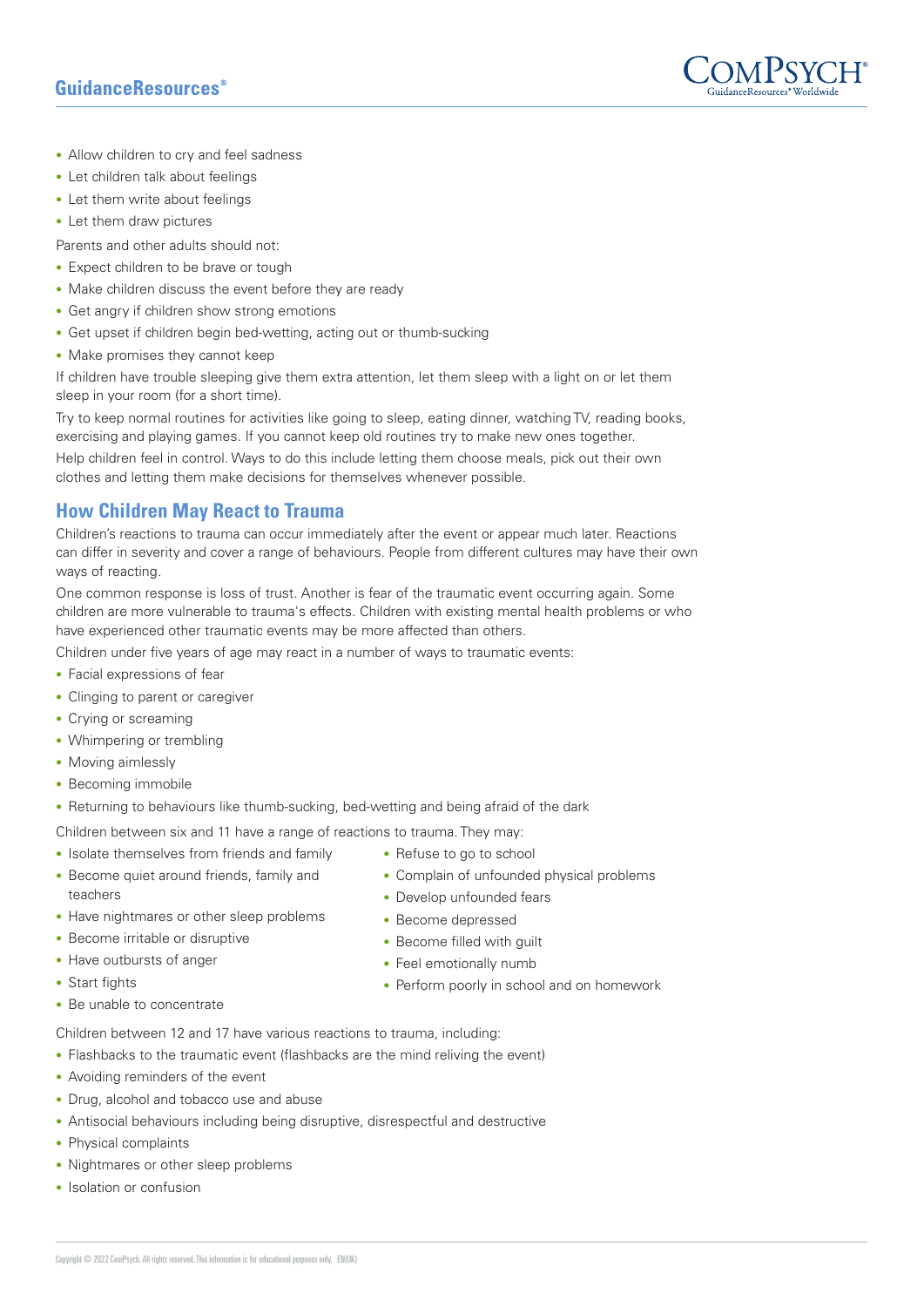# **GuidanceResources**<sup>®</sup>



- Depression
- Suicidal thoughts

Adolescents may feel guilty about the event for not preventing injury or deaths. They may also have thoughts of revenge.

## **Contacting a Mental Health Professional**

Some children will experience prolonged problems after a traumatic event. These may include grief, depression, anxiety and post-traumatic stress disorder (PTSD). Many trauma survivors will need counselling from a mental health professional to help them deal with their problems.

You should contact a mental health professional if, after a month in a safe environment, children are not able to perform normal routines or they start to develop new symptoms. Also, some symptoms may require immediate attention. Contact a mental health professional if these symptoms occur:

- Flashbacks
- Racing heart and sweating
- Being easily startled
- Being emotionally numb
- Being very sad or depressed
- Thoughts or actions concerning suicide or the death of others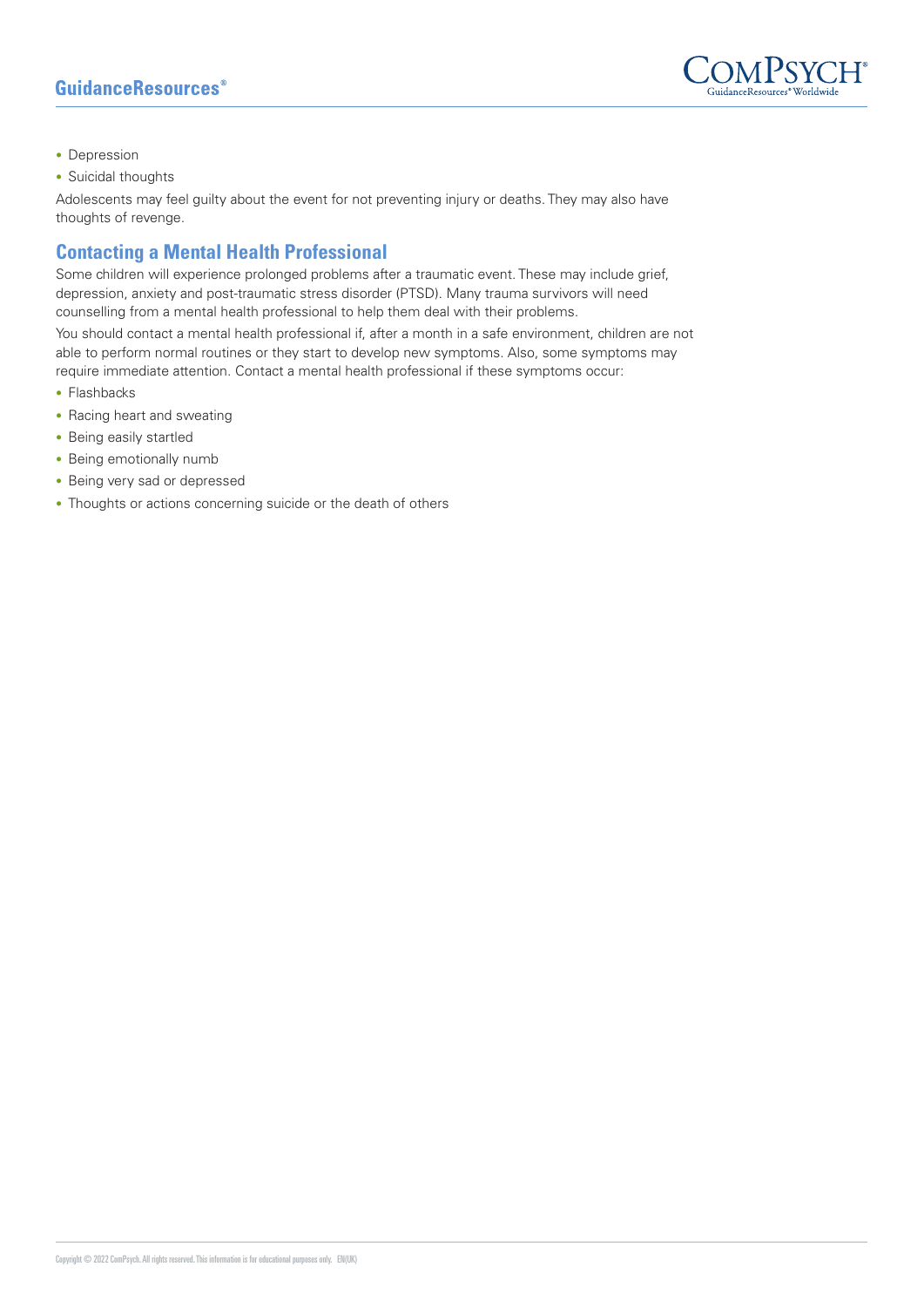

# **Talking to a Child During Uncertain Times**

Even in the seemingly simple world of a child, life can be filled with complexities and uncertainties. Parents need to help their children sort through troubling emotions following events such as widescale protests or social upheaval.

# **The Importance of Talking to a Child**

Few things in life can prepare us for uncertainty. Children often are hit the hardest during those times, especially if they have never experienced trauma or loss. A range of confusing emotions can surface in a child, and he or she may find it hard to express these feelings or reach out to others for comfort and consolation. Parents and caregivers can create a safe environment for children to talk about these emotions.

Children need to feel comfortable confiding in people who are willing to listen to their concerns. They need to feel understood. They need to let the pain out instead of keeping it inside. They need to be reassured that, although it may take time, things are going to be all right. While it is important to have this kind of support from relatives, friends and others who may have been affected by the same traumatic event, the most vital resource a child has in a time of crisis is his or her parents. Though they may not admit it, children who are suffering need their parents to be willing and available to listen and talk.

## **Understanding a Child's Emotions**

Experts say that although children may not show much sorrow and pain outwardly, all children mourn when traumatic events occur. Children need to be allowed to express their emotions in their own way, as long as they do not compromise their safety. Many younger children act out their feelings through play and certain behaviours, such as anger, clinginess, irritability or regression (e.g., thumb sucking long after quitting the habit). Older children may vent their emotions by verbally lashing out in anger at the ones they love, listening to aggressive music and isolating themselves in their rooms. These ageappropriate behaviours are considered normal coping mechanisms if they do not last for an extended period of time.

Children also need to be reassured that the traumatic event is not their fault and that they are strong enough to carry on. Many children assume guilt and blame when misfortunes happen. Others build up incredible anger that such catastrophes could happen to them and may direct their anger at loved ones. Although it will be tough, parents need to be honest, consistent, accepting and loving in their approach to handling these issues with their children. Above all, parents should acknowledge that the emotions their children are feeling are absolutely real. Talking to your children about what they are feeling and offering your support will assure them of your understanding of the situation.

# **Coping Tips**

Use the following tips to help your child and yourself cope with a traumatic event:

- **Find solace in people who understand.** Connect with other families who also may be experiencing a tragedy or a loss. Get involved with a support group. Ask what worked to help their children cope with a trauma.
- **If the traumatic event resulted in the loss of life, commemorate the memory of the deceased.** Attend a memorial service with your child. Honour the deceased by planting a commemorative garden in your backyard or creating a special dedication drawing or painting with your child. Visit the site of the tragedy together, and leave flowers or another loving token or gesture of respect. Returning to the scene of the event may help bring emotions into the open and bring closure to the event.
- **Consider talking to clergy about the spiritual significance of the disaster.** Your child may be able to find a higher meaning in the suffering through religious counsel.
- **Give your child enough time to mourn and heal.** Do not try to rush him or her back into daily activities or ask your child to forget his or her pain too early.
- **When able, make your child feel safe, secure and comfortable by returning to regular family routines.** Children thrive on routines and structure as long as they are not used to ignore or bury unresolved problems.

Do not be afraid to seek professional help to ease your child's mourning, especially if the sadness lingers.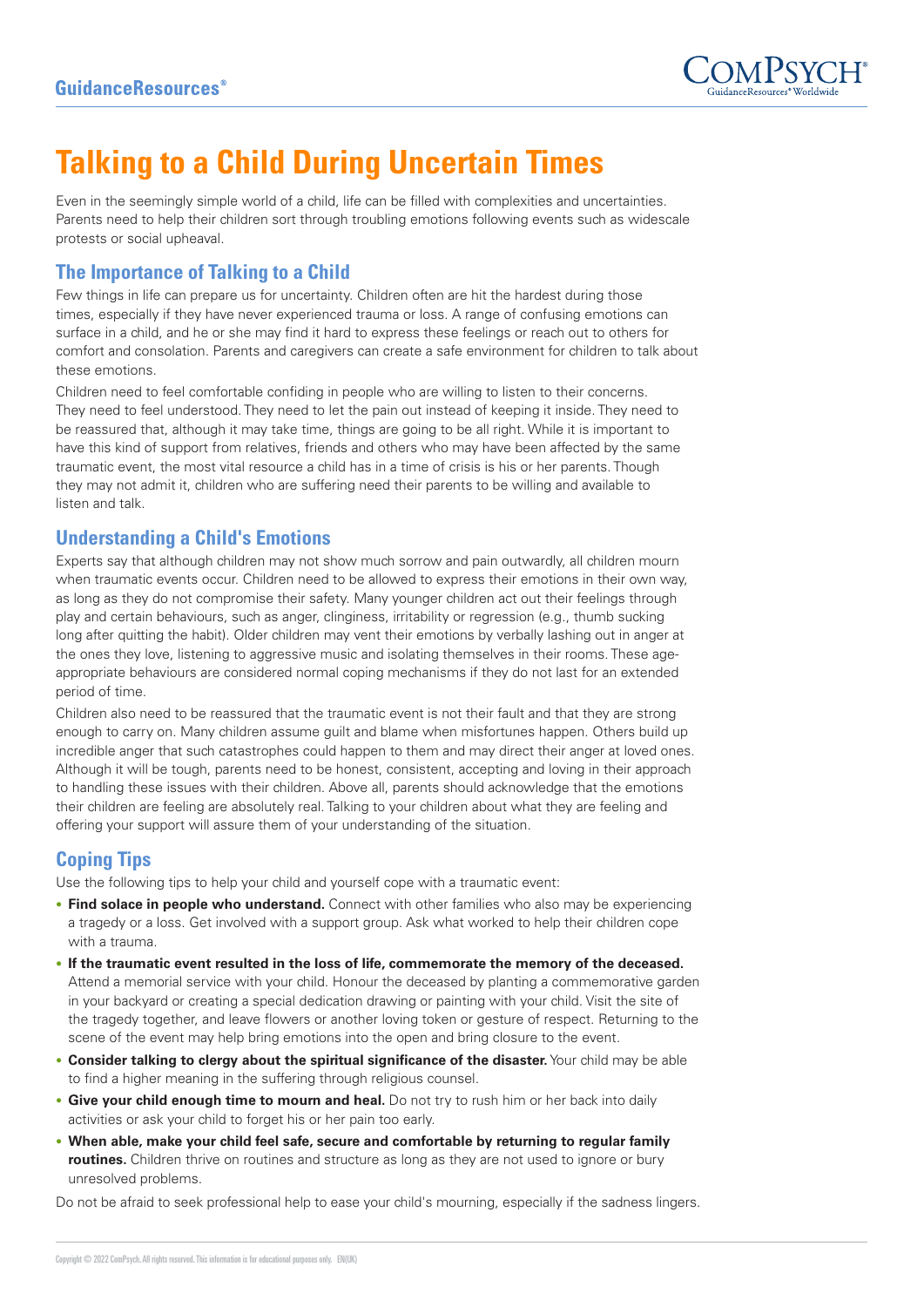

# **Warning Signs**

Some children have more difficulty than others coping with disaster. Experts say that most children return to a state of normalcy and acceptance within six months of the event. This will, of course, depend on how quickly a family can return to their "normal" life. If you observe the following signs in your child over a prolonged period of time, seek professional help:

- Lack of interest in daily activities
- Denial, when the child pretends that the event has not happened
- Poor grades and declining performance in school
- Frequent bouts of anxiety
- Social withdrawal from friends and family
- Inability to sleep
- Change in eating habits
- Irritability and uneasiness
- Regression, when the child acts younger than his or her age
- Bedwetting after being potty trained
- Use of alcohol or drugs in older children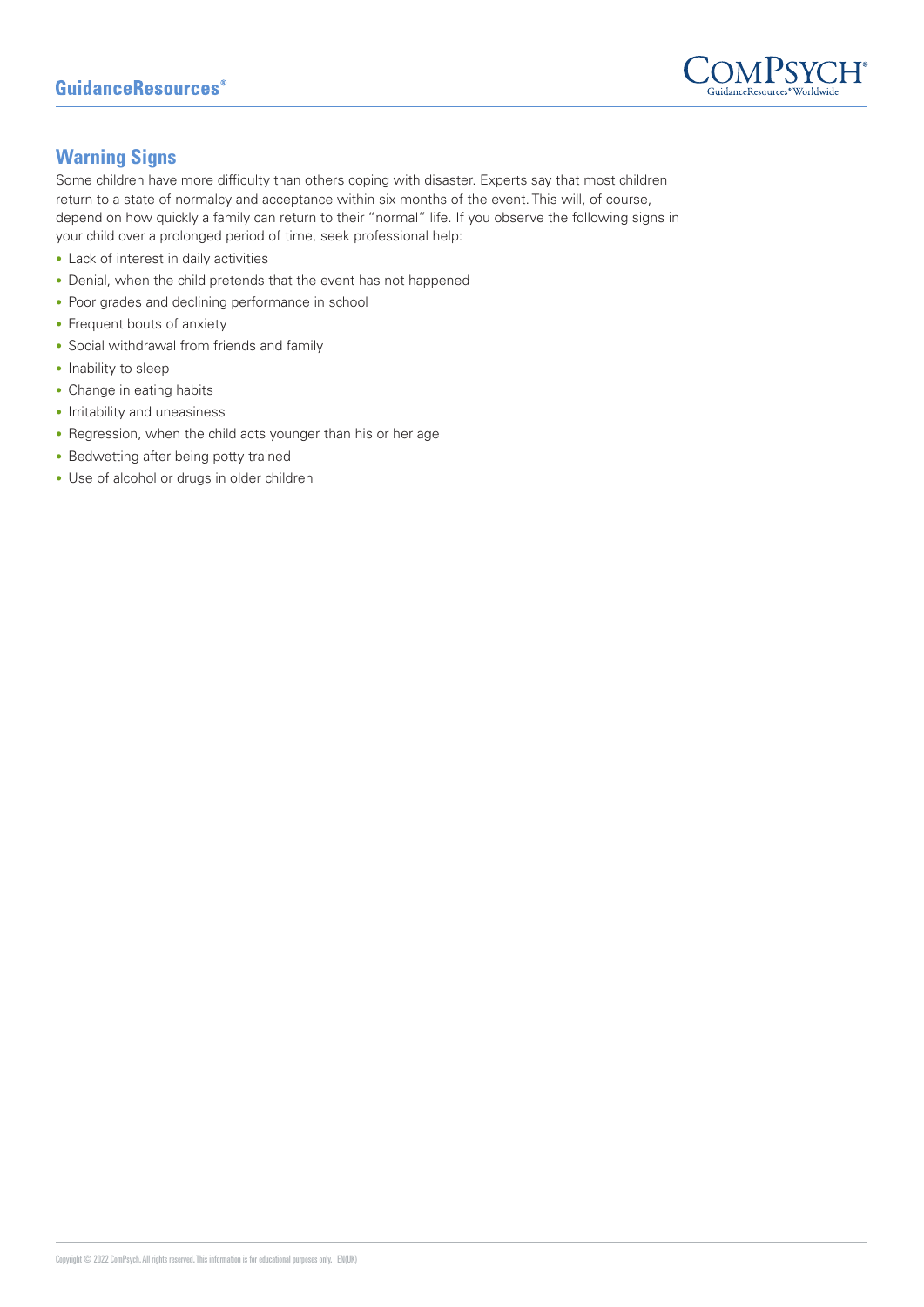

# **Coping with Grief**

Whether it is a parent, sibling, friend, or relative, losing someone close to you can be overwhelming. It is true that time is the best healer, but there are immediate steps you can take to help deal with grief and adjust to your loss.

## **Seeking Relief**

- **Do not hold back your feelings:** Crying is a stress reliever and an endorphin releaser and will make you feel better.
- **Express your emotions:** As a cathartic release, some people like to write letters to the deceased expressing exactly how they feel. Others take solace in their faith and the counsel of a religious leader.
- **Be a comforter for friends and family who are also in mourning:** The instinctual urge to be a caregiver can give you the strength to better cope with your grief.
- **Honour the memory of the deceased:** Consider having a post-funeral gathering with family and friends in which photographs and keepsakes of the deceased are shown and discussed.
- **Get additional assistance:** You may choose to talk to a therapist or counsellor about your feelings, especially if the sadness lingers. Also, consider joining a support group for family survivors and mourners.
- **Consider taking a hiatus:** Be prepared to give yourself ample time to heal and reflect.
- **Get on with everyday life:** After giving yourself enough time to properly mourn, go back to your family, your job, and your everyday routines with the renewed commitment to do the best you can, and savour every moment.

# **Here when you need us.**

Online: guidanceresources.com App: GuidanceNow<sup>SM</sup> Web ID: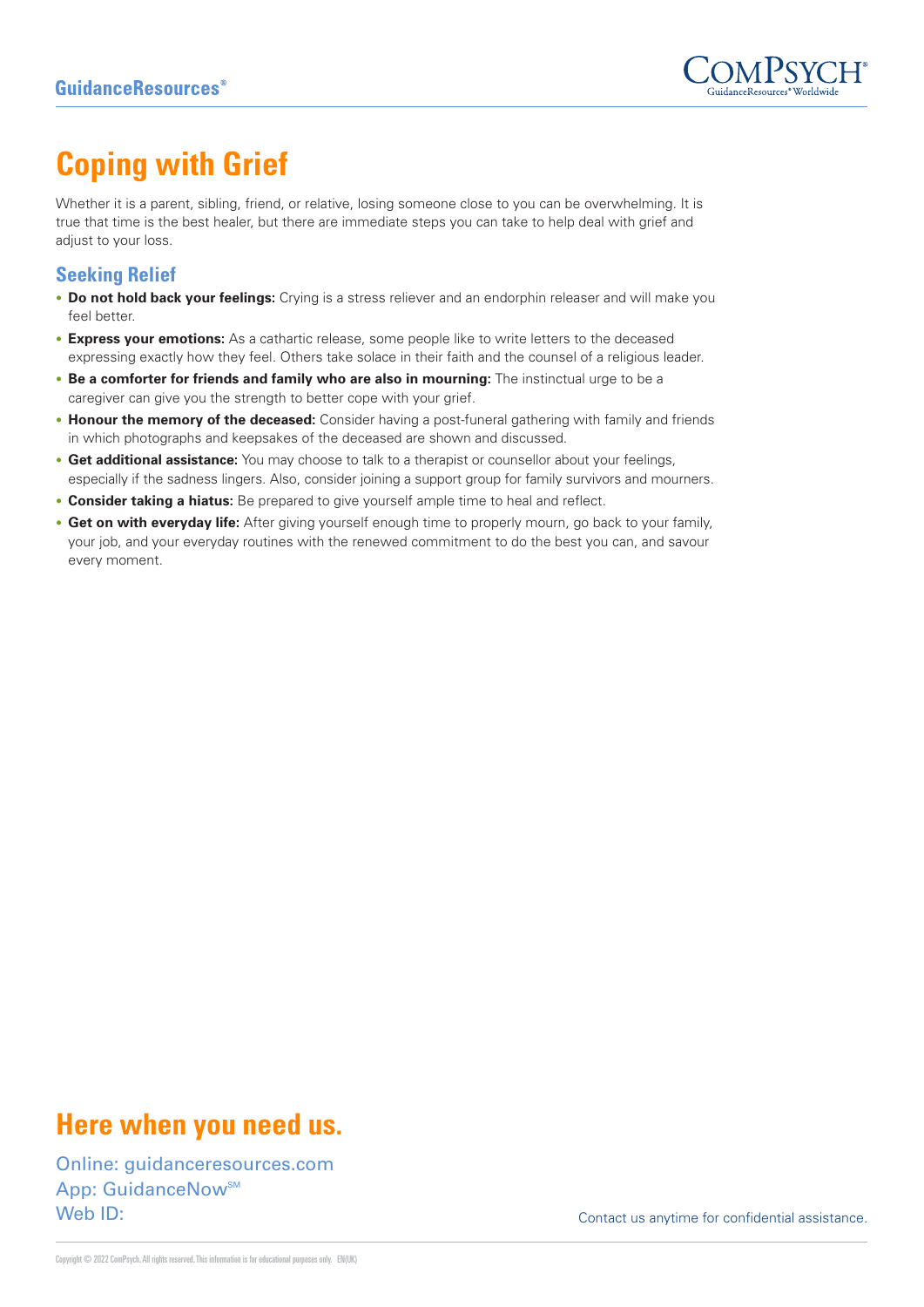# Coping with Stress and Anxiety

Keep in mind that in life, no one can avoid the stress and anxiety that result from the unexpected. But these simple steps can help you better face life's uncertainties:



**Be kind to yourself.** Don't beat yourself up if your tolerance for unpredictability is lower than others'.



**Reflect on past successes.** Reflect on what you did during a past event that was helpful and what you might like to do differently this time.



**Limit exposure to news.** When we're stressed about something, it can be hard to look away. Try to limit your checkins and avoid the news during vulnerable times of day, such as right before bedtime.



**Avoid dwelling on things you can't control.** Get out of the habit of ruminating on negative events.



**Take your own advice.** Ask yourself: If a friend came to me with this worry, what would I tell her? Imagining your situation from the outside can often provide perspective and fresh ideas.



**Engage in self-care.** Make efforts to eat well, exercise, and get enough sleep.



**Seek support from those you trust.** Social support is important, so reach out to family and friends.



**Control what you can.** Establish routines to give your days and weeks some comforting structure.



Ask for help. If you're having trouble managing stress and coping with uncertainty on your own, ask for help.

# Here when you need us.

Online: guidanceresources.com App: GuidanceNow<sup>SM</sup> Web ID: